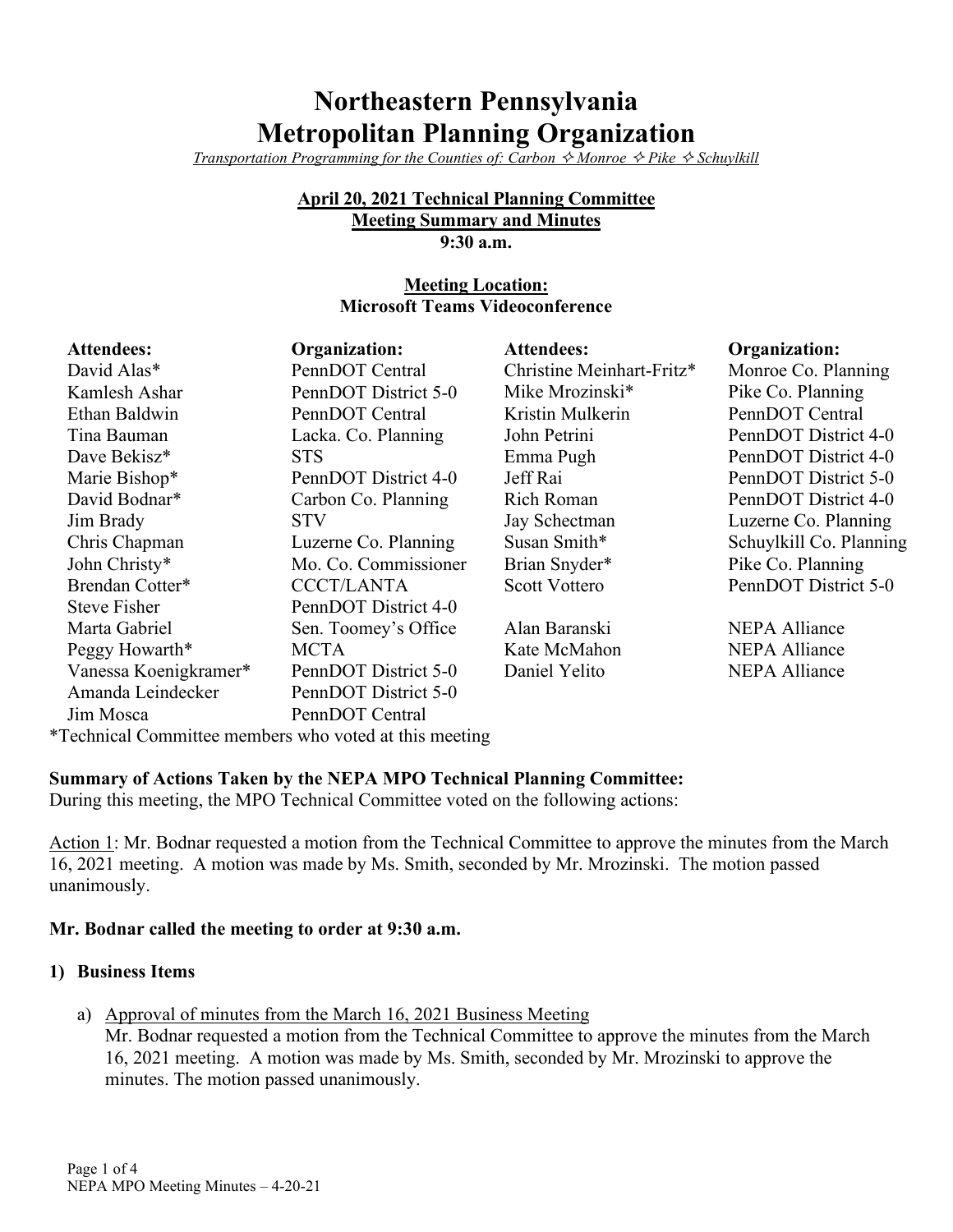## **2) TIP Amendments and Administrative Actions**

a) District 4-0 and 5-0 2021-2024 TIP Amendments and Administrative Actions Information was included in the meeting packet which highlighted administrative actions on the 2021 TIP for District 4-0 and 5-0. Mr. Fisher highlighted actions for District 4-0, Ms. Koenigkramer highlighted actions for District 5-0.

Statewide Information Item 1- Mott Street Bridge- increase construction phase. The source is the TAP Reserve Line Item. Interstate Informational Item 1- I-80/I-380 Tannersville Resurface- increase construction phase to match current estimate. The source is the Interstate Contingency Line Item. Action 1- SR 61 Restoration from PSU to St- increase for low bid adjustment. The source is the 924 over 4030, RR & Mahanoy Creek. Statewide Informational Item 2- Smithfield Gateway- add selected Multimodal project to the TIP. The source is the Multimodal Reserve Line Item. Action 2- SR 590 Safety Improvement- shift partial construction phase for balancing. The source is the NEPA 4-0 Highway Line Item. Action 3 – SR 590 High Friction Surface – Increase PE Phase for additional design items. The source is the NEPA 4-0 Highway Line Item. Action 4- Pike State Game Land Bank- add PE per wetland agreement. The source is the NEPA 4-0 Highway Line Item. Interstate Informational Item 3- I-80 White Haven DS Bridges- add phase to advance ROW acquisitions for main project MPMS 99552. The source is the Interstate Contingency Line Item. Action 5- Department Force Preservation projects in Carbon – SR 209, Monroe Glenbrook Road and SR 3027 and Schuylkill – SR443 - add 100% state funding to department force projects. Glenbrook Road Slope Remediation- include 20% state match on remainder of design completed after 180 days. The source is the NEPA Highway and Bridge Line Item. Action 6- Hamilton West Resurfacing Sciota- toll credit phase to release 581 funds for the region. The source is the I-80 Ramp to ST 8024. Action 7- Asset Management Phase 1- advance construction phase to bid project early to pave 3.5 miles of SR 590. The source is the SR 2002 Slide and the NEPA 4- 0 Highway Line Item.

b) Transit Amendments and Administrative Actions None.

## **3) Transportation Planning & Programs**

a) Current Project Status

Ms. Bishop provided an update on highway projects in District 4-0. Mr. Vottero provided an update on highway projects in District 5-0.

## b) U.S. Census Bureau Proposed Redefinition of Urban Areas

Mr. Baranski stated that similar to the proposal from OMB regarding Metropolitan Statistical Areas (MSAs), the U.S. Census Bureau has issued proposed changes to the criteria for establishing urbanized areas. The Census Bureau is looking to redefine urban areas using housing density, rather than population. The ramifications of this change are unknown. The Census Bureau is only looking at the proposal from a statistical analysis standpoint and not based on the impact of the changes. This change also has potential impacts on the designation of our MPO. Urbanized areas are also referenced in other federal funding statutes. Comments are due by May 20<sup>th</sup> so we will have proposed comments for the committee to review in the coming weeks.

Ms. Meinhart-Fritz asked if there will be outreach to Members of Congress. Mr. Baranski stated that it would be a good idea and we will follow up on that. There may likely be a Dear Colleague letter asking Members to sign on to comments on the proposal as there was for the OMB issue. Ms. Gabriel said that outreach to Senator Toomey can be sent to her.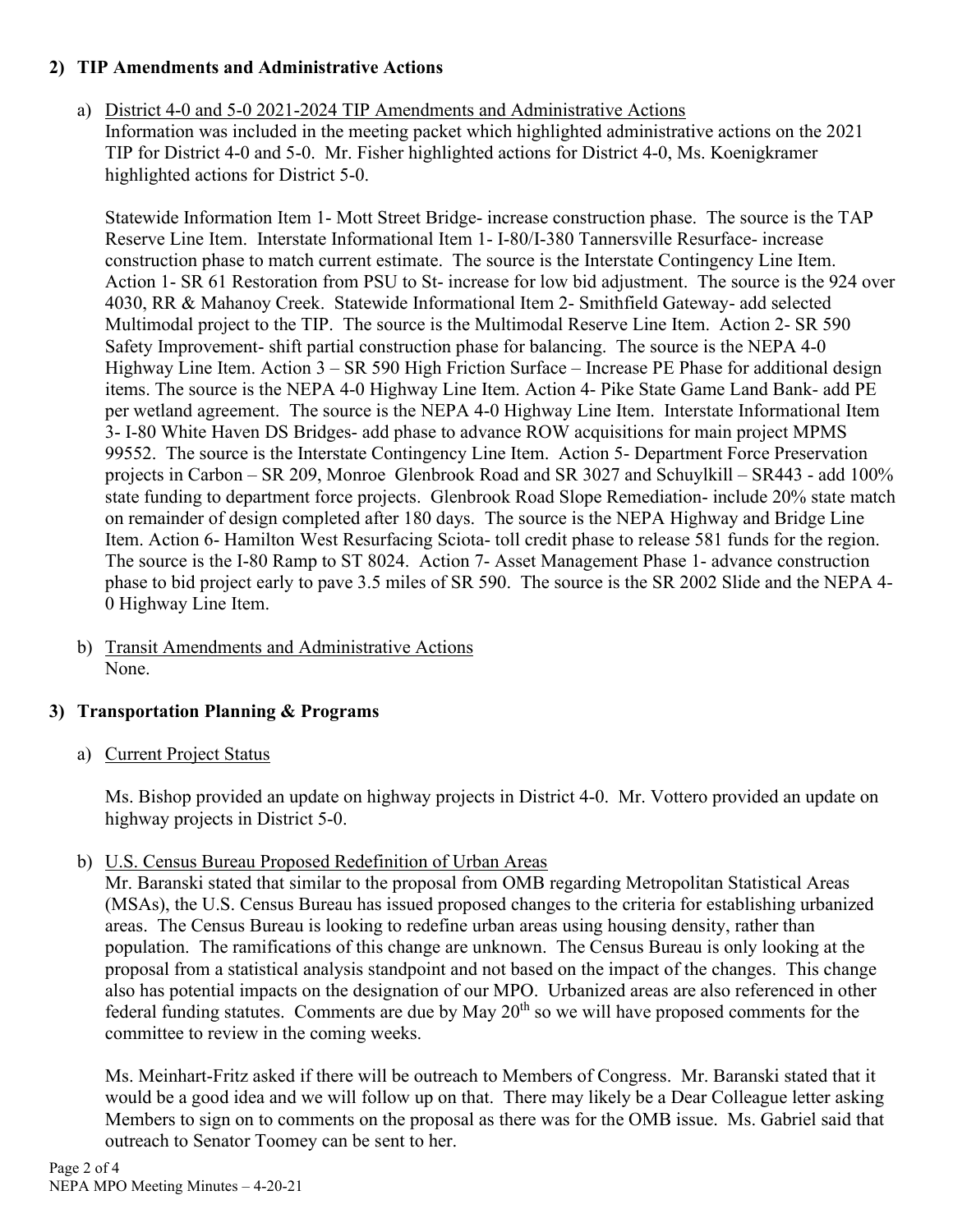Mr. Baranski noted that with regards to the OMB proposal on MSAs, there were nearly 900 comments submitted to the docket and the majority of them were negative.

## c) PennDOT Transportation Funding Issues

Mr. Baranski stated that the 2023 TIP update has started with the STC comment period which just ended. The Financial Guidance Workgroup has been engaged to start looking at the funding distribution. The workgroup is made up of a representation of MPO/RPO members, PennDOT districts and Central Office staff. The workgroup is meeting every two weeks and reviewing the funding scenario from the 2021 TIP. They are working off the assumption that funding will be flat. The shift of funding from the regional TIPs to the interstate will continue and the impacts will further kick in on the 2023 TIP.

There has been much discussion in Washington about infrastructure funding. President Biden has proposed an infrastructure package that includes transportation funding. The federal transportation reauthorization legislation is also being discussed on a separate track in the House and Senate. We expect versions of a bill for markup in committee in the coming weeks, with passage hoped in the fall. With both efforts, there is a possibility of additional transportation funding and financial guidance will be amended if necessary.

On the state side, the Transportation Revenue Options Commission (TROC) has met to consider options for replacing the state gas tax. Recommendations are expected this summer. We will have to see how the options are embraced by the legislature.

## d) Congressional Community Project Funding Proposals

Mr. Baranski said that we have been engaged with our federal House delegation to identify projects for possible funding in legislation. We have been in contact with the county commissioners and the PennDOT districts to identify local priorities within the guidelines that we have been given. The deadline for submission has just passed and we have submitted information to the House members for projects.

Ms. McMahon stated that the projects have been identified for inclusion in the transportation reauthorization legislation. There was also a separate effort to submit projects for inclusion in the appropriations bills. We were given guidelines by Central Office to identify projects that can be let in 18 months and delivered in 4 years. Additional guidance was provided by each Congressional office about their process for submitting projects.

We requested funding for six projects in the NEPA MPO region. One in Carbon County, two in Monroe County, one in Pike County and two in Schuylkill County. A 20% match is required for each project that is funded. The following projects were requested.

| County | <b>Project Title</b>                   | <b>Project Description</b>                                                                                                                                               | Request<br><b>Amount</b> | Construction<br><b>Estimate</b> | Congressional<br>Office |
|--------|----------------------------------------|--------------------------------------------------------------------------------------------------------------------------------------------------------------------------|--------------------------|---------------------------------|-------------------------|
| Carbon | Jim Thorpe Preventative<br>Maintenance | This is the rehabilitation of a masonry retaining wall<br>supporting US Route 209 (Mauch Chunk Street) in<br>Jim Thorpe Borough and Mahoning Township,<br>Carbon County. | 2.400.000.00             | 3.000.000.00                    | Rep. Meuser             |